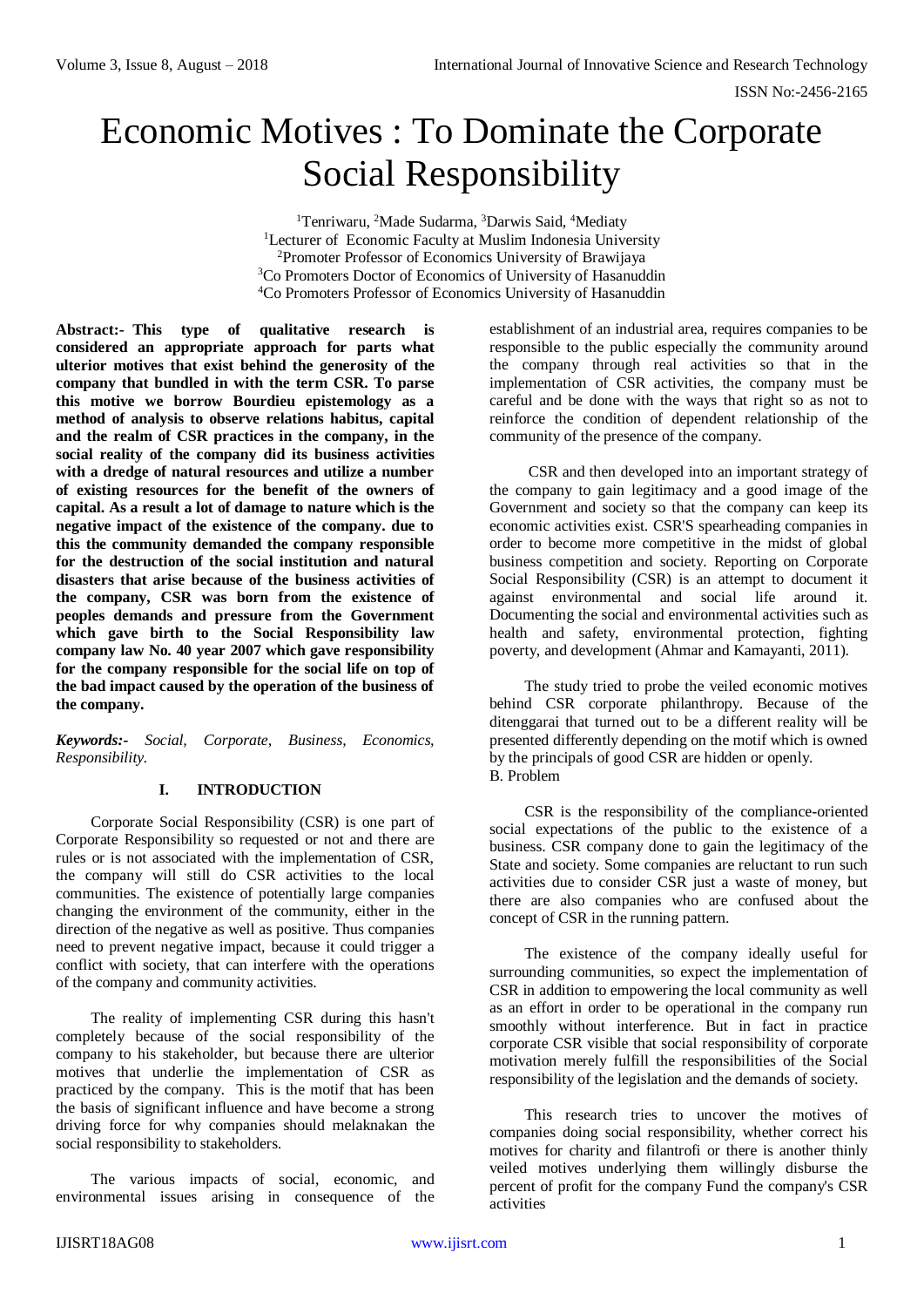#### **II. A REVIEW**

Of The Literature the Concept of Thought Informing The Implementation of Corporate Social Responsibility.

#### *A. Stakeholder theory*

 Disclosure of financial information, social, and environment is a dialogue between companies with its stakeholders and provide information on the activities of companies that can change the perception and expectations (Adam McNicholas and 2007). Disclosure is done in hopes of meeting the needs of information for stakeholders as well as get support from stakeholders for the sake of the survival of a company. The better CSR disclosure made by the company then stakeholders will provide full support to the company for all its activities aimed at improving performance and achieving the expected profits of the company.

The concept of corporate social responsibility has been known since the 1970 's and is generally known by the stakeholder theory. The term stakeholder was introduced first by Stanford Research Institute (SRI) in the year 1963 (Freeman 1984). According to Freeman (1984:46), a stakeholder is defined as an organization, group or individual who can be influenced and affected the Organization's goals. Later, Freeman (2010:32) adds that:

The stakeholder concept was originally defined as "those groups without whose support the organization would cease to exist." The list of stakeholders originally included shareowners, employees, customers, suppliers, lenders and society.

Kasali (2005) classifies the stakeholders into several types, namely; Internal stakeholders are the stakeholders who are in a neighborhood organization, such as employees, managers and shareholders (shareholders) while the dealer or supplier, the customer or customers, society and the Government are included in the external stakeholders because stakeholders iniberada outside the environment of the organization. Primary stakeholders is stakeholders that must be considered by the company and stakeholders secondary stakeholders is less important, while marginal stakeholders that is often overlooked by companies (Hadi 2011: 110).

In addition Certo and Certo (2006) in Lesmana and Tarigan (2014:108) divide stakeholders in the company, along with the satisfaction criteria were met by the company as follows. In the theory of Stakeholder, the company is not the only entity that operates to its own interests as well as just sheer profit oriented, but should provide benefits to its stakeholders in this case consists of the shareholders, creditors, consumers, suppliers, Governments, the public, analysts and others. So, it can be said that the existence and sustainability of a firm is strongly influenced by the support given by the company to its stakeholders (Ghozali and Chariri 2007).

#### *B. Legitimacy theory*

Theory of Legitimacy is another theory informing CSR as well as closely connected with the theory of stakeholders. Legitimacy will experience a shift in line with changes in the environment and the communities where the company is located (Dowling and Pfeffer 1975:122).

"Legitimacy is a condition or a status which exists when an entity's value system is congruent with the value system of the larger social system of which the entity is a part."

Changes in social norms and values in society as a consequence of the development of human civilization is one example of the background behind the shifting of legitimacy (Lindblom 1994:13-16).

"Legitimation may involve bringing the Organization's output, methods, and goals into conformity with popular views of what is appropriate. The corporation may decide that no adjustment in the organization of output, methods, and goals is appropriate. Legitimation may proceed by identifying organizational outputs, methods, and goals with the popular perception of what is appropriate without any attempt at actual conformity. Legitimation efforts may result in a strategy wherein the organization attempts to bring popular views into conformity with organizational outputs, methods, and goals ".

 According to Deegan, et al. (2002:319-320) in the perspective of theory of legitimacy, an enterprise will voluntarily report on activities if the management considers that the matter is expected by the community as expressed in the following.

 "Legitimacy theory relies upon the notion of a social and maintained on the assumption that managers will adopt strategies, inclusive of disclosure strategies, that show the society that the organization is attempting to comply with society's expectations (USA incorporated within the social contract) ". Moreover, the "Community expectations are not considered static, but rather, change across time thereby requiring organisations to be responsive to the environment in which they operate. An organisation could, accepting this view, lose its legitimacy even if it has not changed its activities from activities which were previously deemed acceptable (legitimate).

 The company will continue to strive to ensure that the company operates in the existing norms in a society or environment from where the company is located (Deegan 2004). In addition, the legitimacy of the organization can be viewed as something that was given to the company and society something desired or sought the company of the community which will be a benefit or a potential resource for the company to survive life (O'Donovan 2002:344) is expressed as follows.

"Legitimacy theory is based on the idea that in order to continue operating successfully, cooperation must act within the bound of what society identifies the US socially acceptable behavior"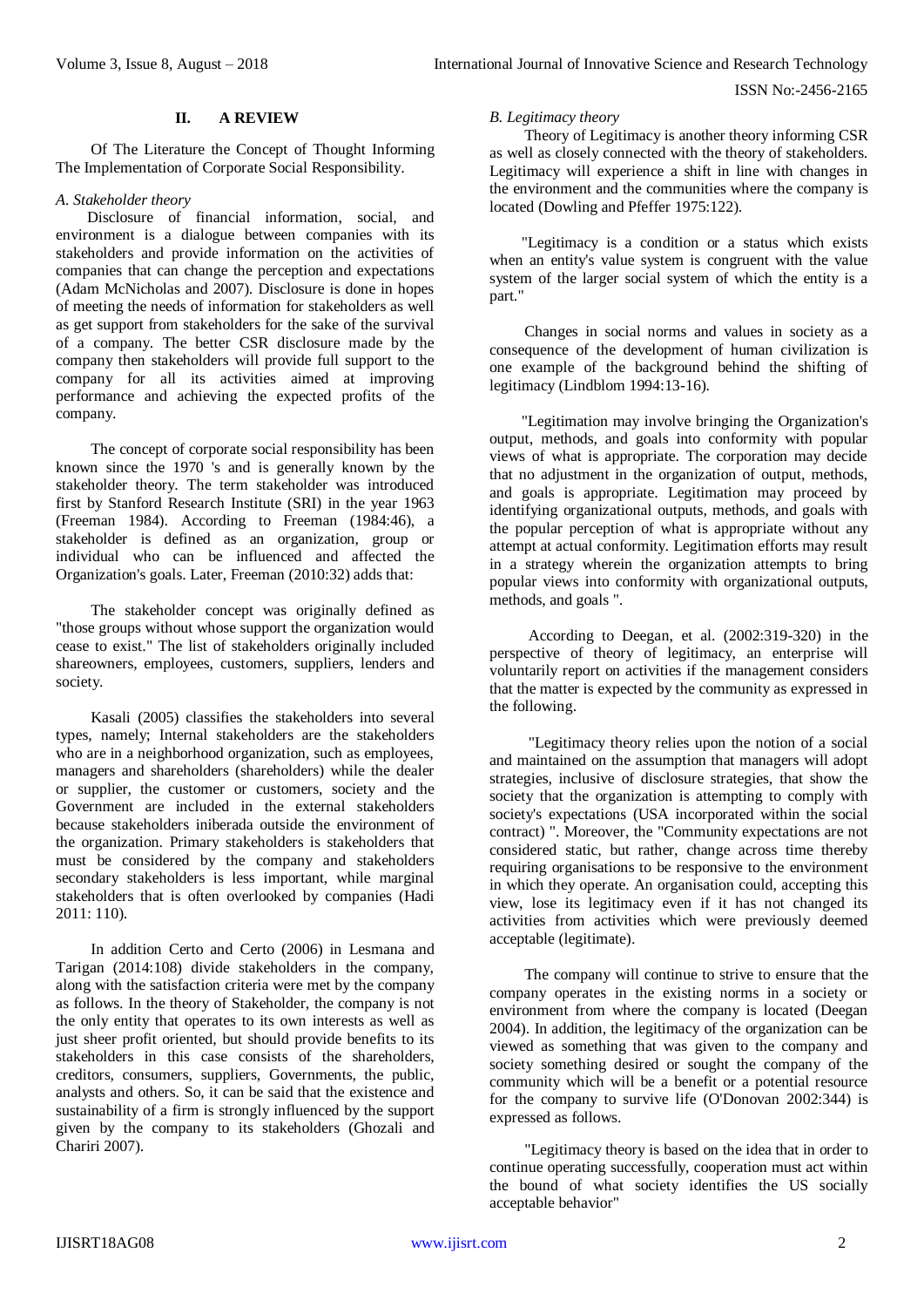The difference between the value of the company to the value of community is often translated as "legitimacy gap" that would affect the company's ability in continuing his business activities (Lesmana and Tarigan 2014:108). If the operation of the company (corporate activities) in accordance with the hope of society (society's expectations), then it will happen the suitability of including conformity to social norms and values and vice versa.

"A potential problem arises if one is to test which tactics are used to maintain legitimacy. A distinction needs to be made between corporations with different levels of legitimacy to maintain. If a corporation is accepted as a good corporate citizen, acts responsibly or even in a proactive manner in regard to social issues, the public will have certain expectations in relation to the Organization's social and environmental activities. The less the "legitimacy" of an existing organization has to begin with, the less it needs to maintain "(O'Donovan 2002:350).

A legitimacy can be obtained when there is conformity between the existence of companies which do not interfere with or in accordance with existing value system in existence in the community and the environment so that, when there is a shift towards the discrepancy, it would threaten the legitimacy of the company (Deegan, et.al. 2002). With the existence of a social contract that is implicit between the company and the public, disclosure of CSR can be a medium of communication between the two are expected to improve the legitimacy of the company, increasing the company's profits in the who will come and make sure going concern of the company.

# **III. RESEARCH METHODS**

### *A. Qualitative research: further explore social reality*

 Information or data in qualitative research according to the presumption some people are soft, intangible, and immaterial (Neuman, 145:2000), so many views that consider it is not empirical (Alvesson, 2002:2). They contended that such data is data that is vague (not real) and hard to find, it is therefore not easy to tilt in the form of numbers, for example the data behavior, attitude to life, ideology or motivation, so that makes it difficult researchers to capture and reveal the data. For example, a study by Triyuwono (1995), Sukoharsono (1995), Irianto (2004), and more. Nevertheless, further Neuman (2000, 146) argue that this is not a problem, because qualitative data is empirical. According to him, the qualitative data involves the documentation up real events, noting what is said by the person (whether through words, body language and intonation), observe and analyze the behavior of specific behaviors, studied documents written, or observe anything that can be captured by the sight of which represents the real aspect of the description of the social reality of the Damayanti (2010).

### *B. Research methods: bourdieu constructivist epistemology structuralism*

Pierre Bourdieu is a sociologist, anthropologist, philosopher and French researchers. Why do thoughts Pierre Bourdieu (1930-2002) important and interesting in either the

social sciences? At least, there are two things that make a unique and significant Bourdieu's mind, related to his efforts to address the problem of the dichotomy of individual societies, social structure, and freedom-determinism, which is then called as genetic structuralism, constructivist, constructivism or strukturalis (Harker [et.al](https://ssl.microsofttranslator.com/bv.aspx?from=&to=en&a=et.al) 1990).

Key concepts, namely habitus, capital, and the field could be used to uncover the dominance assumed to always exist in society, by tracking the ownership or possession of the accumulation of capital each Member of the community. At this point, the Marxian tradition out of Bourdieu by defining a domination models not only prolific economy as Marx, but also cultural dominance, political, gender, art, etc. in various domains. Bourdieu also develops his theory of symbolic domination (in the context of the symbolic power of practice) to differentiate his analysis with classical Marxian analysis, including the delightful concept of symbolic capital, cultural capital, social capital, and economic capital. In Bourdieu's glasses, relationship or mapping of power in society is not shaped like a pyramid or ladder, but more proprietary based configuration and composition of capital-capital owned.

One of the great contributions Bourdieau is an attempt to construct a method which takes into account the structure nor the agency called Habitus. Habitus is the process the agency liaison (practice) and structure (through capital and field).

This approach was formulated by Bourdieu (1989:101) as follows:

### $(Habitus)$  (Capital) + Field = Practice

Epistemology is what will be used to look at the reality of implementing CSR companies and their colleagues with a habitus, capital and the realm in the social life.

### **IV. DISCUSSION**

Matearilitas Characteristic Of The Capitalist Clan In The Implementation Of CSR

The term CSR first flourished in the writings of the Social Responsibility of the music entrepreneur of the year 1953. the concept was conceived by Howard Rothmann Browen this answers the cares of the world business. Later CSR immediately adopted, because it could be the antidote to the company's already bad impression in the minds of the public and beyond that entrepreneurs in cap money as hunters who do not care about the impact of poverty and environmental degradation. Although simple, the term CSR is very marketable through CSR entrepreneur need not be disturbed feelings of guilt.

The concept of corporate social responsibility has been known since the beginning of 1970, which is generally defined as a collection of policies and practices that relate to the value of stakeholder value, the fulfillment of the provisions of the law, the award of the community, the environment, as well as the commitment of the business community to contribute in sustainable development (Corporate Social Responsibility) CSR is not only a creative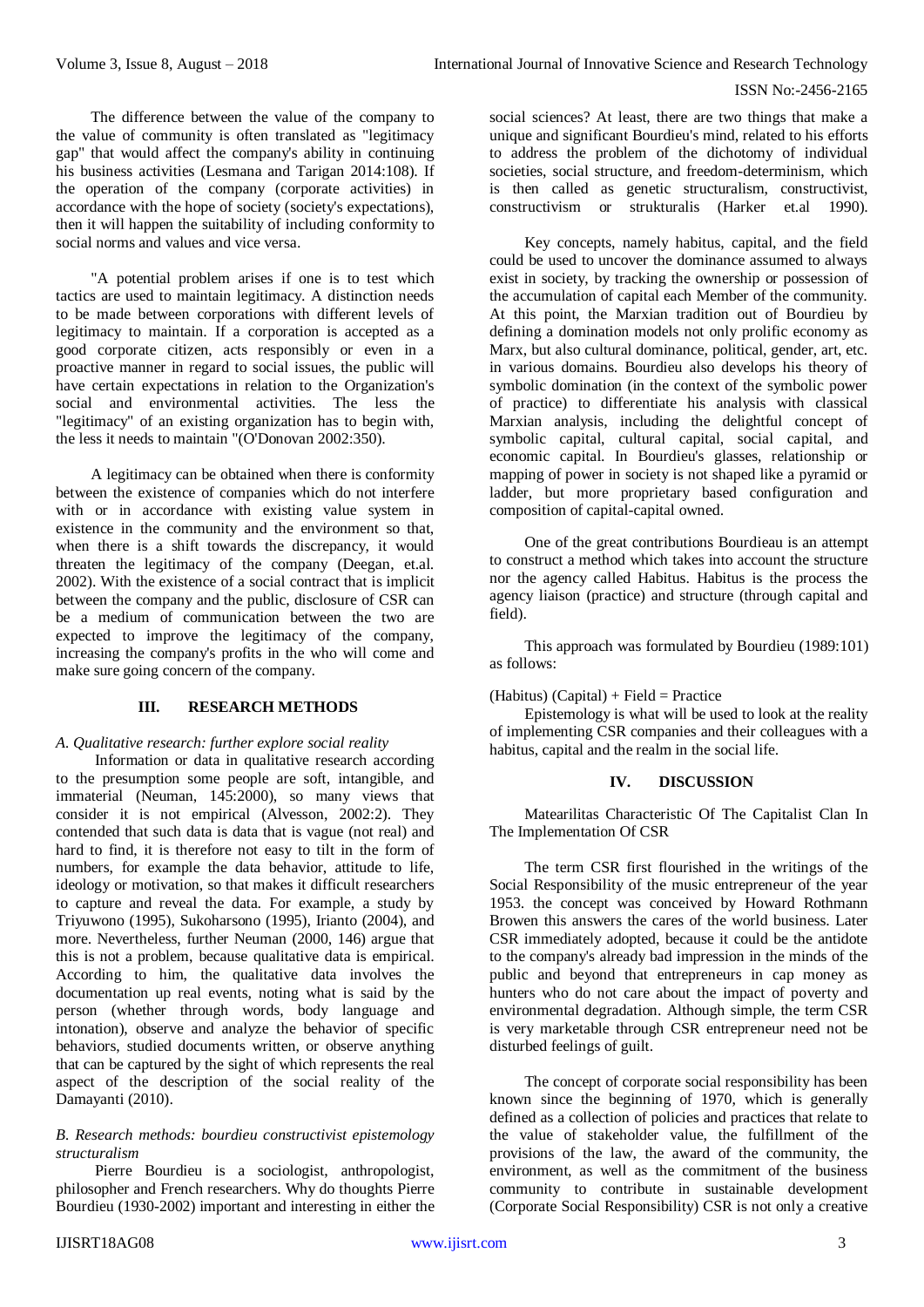activity of the company and is not limited to just the fulfillment of the law solely.

The application of corporate social responsibility activities based on many reasons and demands, as a combination of internal and external factors. As explained further by Frynas (2009) who noticed that the consideration of the company to conduct CSR activities, among others, generally because of the following reasons: 1) to meet the regulations, laws and rules 2) As corporate social investment to get a positive image 3) part of the business strategy of the company 4) to obtain a licence to operate from the local community 5) part of the risk management firm to dampen and avoiding social conflict.

The current implementation of CSR is set firmly in the Constitution no. 74 year 2007 which stated that States the limited liability company engaged in business/kegiatan his efforts with regard to natural resources social responsibility and implement the MANDATORY environment (TJSL) and estimated costs of the company. The inception of the ACT raises PT disquiet among the business world because of the CSR activities conducted during this activity based on the willingness of the Florentine and open the "coercion" (Lako, 3:2011).

It said i. Triyuwono in our interview in FEB Ub Malang as an informant stated the following:

"That so far the CSR by companies as long as this is considered a sideline only and not as the main thing as part of the company's existence. So the cost of implementation of CSR is then considered as a burden and burden the company in the implementation. Whereas CSR should not sideline activities but the main part of the presence of perusahaan due to the legitimacy of the State and society will be the company's presence in an area. "

The informant's statement is in line with research suggesting that indeed the CSR that is considered a load of companies (Lako, 3:2011, Dervish; 2011 Anggraini, 2006, Patten, 2002, Belkaoui and,1989 karpik).

Based on the above informants statements and the results of previous research, that the reality of CSR held firm during this is far from the spirit of sharing and empowering local communities. What is practiced for this in my reflections reflect habitus or fundamental habits CSR activities of the company. Companies carry out CSR just execute because there is an obligation or pressure from the Government and local communities. During this CSR is always identified with social assistance from the company that its shape can be shaped in the form of direct assistance to social fund activities that are incidental to which sometimes cannot be on the search for cost in the financial statements.

Then from the side of the sphere or field implementation of CSR, CSR domain looks that this only as on social assistance and is not sustainable as it is supposed to be done in the implementation of CSR. A domain in the CSR arena home to say as only in lip service (Imaging) is desired by the company.

 The capital used for perceived any CSR during this capitalist capital is accumulated and used as social capital social capital which is considered as a company to gain sympathy and good image of stakeholders.

Practice run is finally the accumulation of habitus, field, motif and capital are intertwined and relate to each other and form a single unity of practice as long as it is visible in the field.

### *CSR is still as Lip Service Company*

 Basically this is an ongoing commitment to CSR from a company to a responsibility in economic development, legal and ethical impacts of against the actions of its economy towards the community and environment as well as proactively do ongoing efforts to prevent the potential negative impact for the community and environment as well as improving the social and environmental quality (Lako: 2010).

In other words, corporate responsibility is not only limited to economic responsibility (Economic Responsibility), namely how to maximize profits to enhance the value of shareholders ' equity, but must also be socially responsible (social responsibility), and environment (environmental responsibility) are integral. The reason, society and the environment is the main pillar of the cantilever is the performance and sustainability of the business of a company either directly or indirectly. Therefore, companies need to balance the social responsibility and ligkungan (green profit) and can grow flowers in a sustainable way (sustainable corporation) (Lako, 2011:212).

CSR is increasingly evident and applied the company's meteoric rise in various parts of the world. Rise of exposure to the principles of good corporate governance CSR has prompted increasingly touched the "heart" of the business world. In Indonesia, the CSR now stated more emphatically again in UU PT No. 40 Year 2007 which has recently been passed in the house of representatives. Î

Milton Friedman's opinion which States that the main purpose of the Corporation is to acquire profit, increasingly abandoned. On the contrary, the concept of triple bottom line (people, planet, profit) that is initiated by John Elkington increasingly go into mainstream business ethics (Suharto, 2007a).

The issue is, is still a lot of companies just handing out instant noodle when natural disasters or donate money to the Coral Midshipman for the celebration of August 17, already feel doing CSR. Therefore, seminars and discussions to enrich the understanding of CSR are always significant.

This has been felt by our informant Mr. Andi Baso indigenous Sorowako as citizens who frequently come into contact with the corporate CSR comdev we interviewed said:

"What is done during this time by the company only as a sheath for interest and empathy from the public and the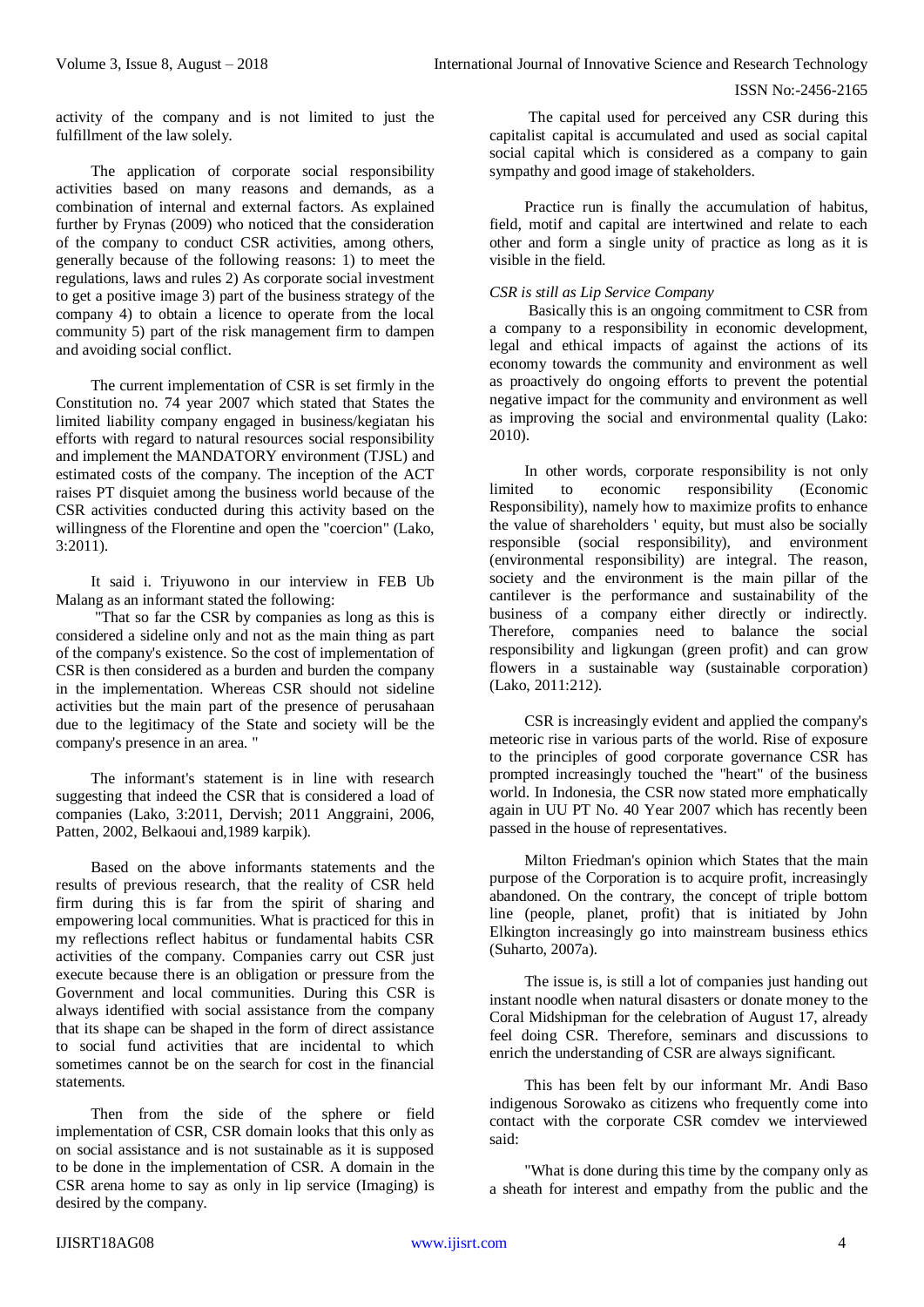Government. They (companies) are not serious in sharing contributions and assistance to the local community "

What is delivered by our informant expresses what our findings in previous studies such as that done by peneltian (Ahmar and Kamayanti, 2011). That what was done by the company during the time of the nature of capitalism due to implement CSR in the hope it will get the reciprocal of the society and the Government. The community there is acceptance and appreciation because the company funneling funds and share au her to them. Whereas that aid only incentives and not followed by a follow-up which empower the economy continuously. From the side of the Government of the existence of PROPER recognition and ranking on that be an indicator that perusahaan obey the rules and laws of the Hawk which had been made by the Government and Parliament.

What looks here when viewed from the device could be described as Bourdieu teoritik follows that of the habitus look that Imaging is the first and foremost of all the company's CSR activities. From the realm of the visible that the CSR implementation areas were detected for this new entertainment area and a mere pecitraan company because it is the interest of the company to legitimize the existence of the company at the center of the community.

Then when the ditelisik of the capital side spin and back again to the company because as long as it's basically the company was not sincere to the CSR funds released her debut the Fund can be made from the erode Shareholder or owner's capital the company. However, as the pattern is done in record keeping and disclosure in the financial statements to see that the costs associated with middle-aged CSR activities it will be reported as a burden or cost the company which means that CSR is basically not derived of the voluntary company but will actually be a burden to the society and the Government. Said to be a burden on society because the CSR costs charged to income statement will ultimately be the burden of the community in the form of high product prices resulting from the accumulation of costs of CSR in the price of staple products. Kkemudian from the side of the Government to see that the CSR it will be a tax deduction which means that the company does not bear the losses because it has issued so many costs to stakeholders be it in the form of donations, as well as a variety of other forms of help because in the end all will be transferred to the Government,

### The Motivation Of The Csr And Community Development

 Various research results prove that the company's commitment to execute, presenting, and disclose information CSRnya in the reporting company turned out to bring the many benefits of economic development for the company.

 These benefits are: first, the company could avoid ata reduces impact-negative impact on the financial performance that comes from the event or negative events or from externalities issues beyond the control of the company. Second, the company can create the goodwill or assets other intangible assets (intangible assets) that positively impact or

be a value creator for financial or corporate profit performance. Third, companies can get efficiency, reduce costs and improve financial performance.

 Unfortunately, most companies still see Corporate Social Responsibility as part of the cost of reactive action to mengatisipasi or rejection of society and the environment. Some companies are indeed capable of elevating the status of Corporate Social Responsibility to a higher level by making it as part of the efforts of brand building and improving corporate image. The efforts of the CSR efforts are still rarely used as part of the strategic planning of the company (2008: Professorpinch 25-27).

 In channeling assistance to stakeholders the concept of CSR is the most popularly used by the company is with the method of community development (Community Development) which lately many companies with the term applied by ComDev. Community development community development activities are conducted in a systematic, planned and directed to increase the access of the community to achieve social, economic conditions and a better quality of life when compared with the previous development activities. The concept of community development which emphasises on social development (community capacity building), in which corporations can benefit, either in the short or long term. In addition to creating opportunities for economic social communities, absorb the workforce with the qualifications that are desirable, they can also build corporate image as a friendly and caring environment.

 This includes sections that worry by our informant pa hasan basri as citizens of Sorowako to ever receive funds Comdev (Comunity Development) as relief fund directly disbursed by Government-style company.

"Company that distributed funds to the communities affected company operations with not seeing the potential and the characteristics of an area assisted or potential which is owned by the community and the area so sometimes that ComDev fund distribution only spend funds but no results are plasticity to repair communities that receive these funds. "

 This means that what has been delakukan by the company is not pure because it wanted to help and empower the community, however, because there is a ulterior motive i.e. the company wanted to build its image as a company that cares for the community and the eco-friendly.

 When funneled sometimes not right on target and far from reality yan expected by the community recipient, that with the help they get empowered economically. Because of the help that dusalurkan sometimes divided equally the one affected area around the company without looking at the specifications required by the local community. For example by Comdev one village program can fund 300 million rupiah (three hundred million). This is what divided equally to the citizens, and the citizens are likely only use it for the consumer because it is used if you want to start a business or finance his business funds are not enough.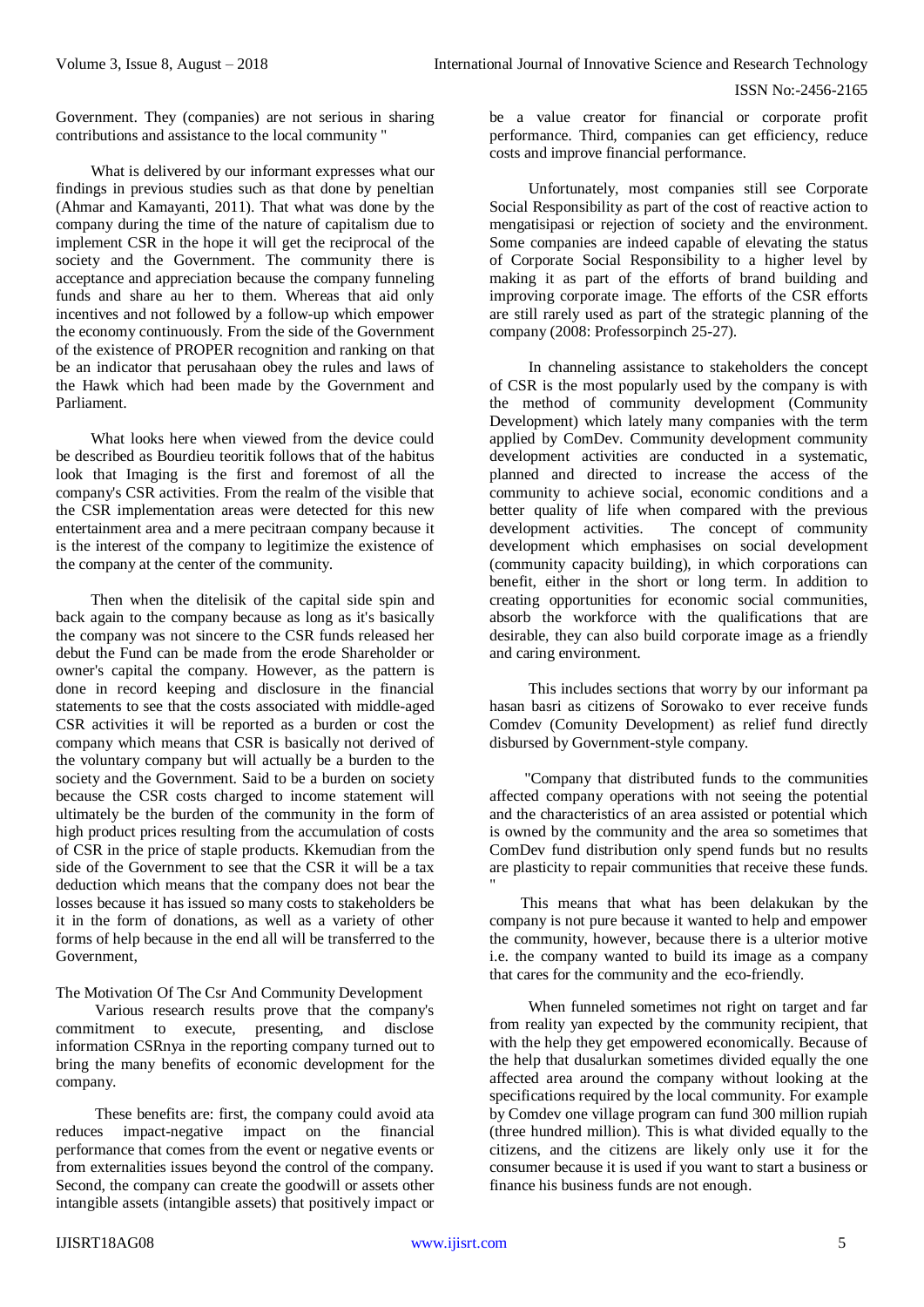Should be part of the external the company was funneling funds before of CSR view and observe and see what is needed by the community, know how funds can be given and is not divided equally for granted without want to know after that if the funds the beneficial or not, right on target or not and simply to be trying for the public or not. A follow-up interview excerpts with Mr. Hasan Basri expresses his statement:

"Should the company identify first what the needs of the people affected and entered in the construction company, do not jump to flat without the actual need and know how to use for what, so these funds useless because many people only use it to buy consumer goods and not the utnk grow the business or start a new business. "

 The results of this interview in accordance with the results of the research of Porter and Kramer (2014), stated that the economic and social objectives are separate and conflicting views is mistaken. The company does not function separately from the surrounding community. In fact, the company's ability to compete depends very much on the circumstances of the location where the company operates. In the CSR pyramid developed Archie b. Carroll, i.e. profit, people and planet must be understood as a single entity. The concept was described as follows:

- Profit. The company still must be oriented to seek economic advantage that allows it to continue to operate and develop.
- People. The company must have concern for the welfare of mankind. Some companies develop CSR programs such as the granting of scholarships for students about the company, the establishment of a means of education and health care, strengthening the capacity of the local economy, and there's even a company that designed the various protection schemes social for local citizens.
- The Plannet. Companies care about the environment and sustainability of biodiversity. Some CSR programs that are based on this principle is usually a greening of the environment, the provision of water supply, improvement of the settlement, the development of tourism (ekoturisme).



Fig 1:- Triple Bottom Line In CSR

 The concept of CSR Pyramid developed Archie b. Carroll giving theoretical and logical justification as to why a company needs to implement a CSR for the community around it (Saidi and Abidin, 2004:59-60). In view of the Carrol, CSR is the apex of the pyramid are closely related and even synonymous with philanthropic, responsibility. According to Carrrol (in Saidi and Abidin, 2006) corporate responsibility level as follows:

1. Economical Responsibility. The key word is: make a profit. The company's main motive was to generate profit. Profit is the Foundation of the company. The company must have a value-added economy as a prerequisite so that the company can continue to live (survive) and growing.

2. Legal Responsibilities. Keywords: obey the law. The company must obey the law. In the process of seeking profits, companies must not violate the laws and policies that have been set by the Government.

3. Ethical Responsibility. The company has an obligation to run a good business practices, right, just and fair. Community norms need to be references for the organizational behaviour of the company. Keywords: be ethical.

4. The Responsibility of the philanthropist. In addition the company should earn profits, law abiding and behave ethically, companies are expected to be able to give contributions that can be felt directly by the people. The aim is to improve the quality of life of all.

Keywords: be a good citizen. The owners and employees working in the company has a double responsibility, namely to the company and to the public that is now known as the non-fiduciary responsibility.

As an illustration, ComDev departs from the utilization of grant of development characterized by the presence of some pro active measures and their ability in managing programs in responding to the needs of the community somewhere. Grants development refers to the selective assistance to a non-profit corporation that runs the one activity that aligns with the help giver in this case is the company. Whereas the activities of charitable activities or karitatif-style Santa Claus, more driven by the motivation of karitatif and utilization of social grants. Social grants are assistance to one social institution to run social activities, education, charity, or activities for the benefit of the people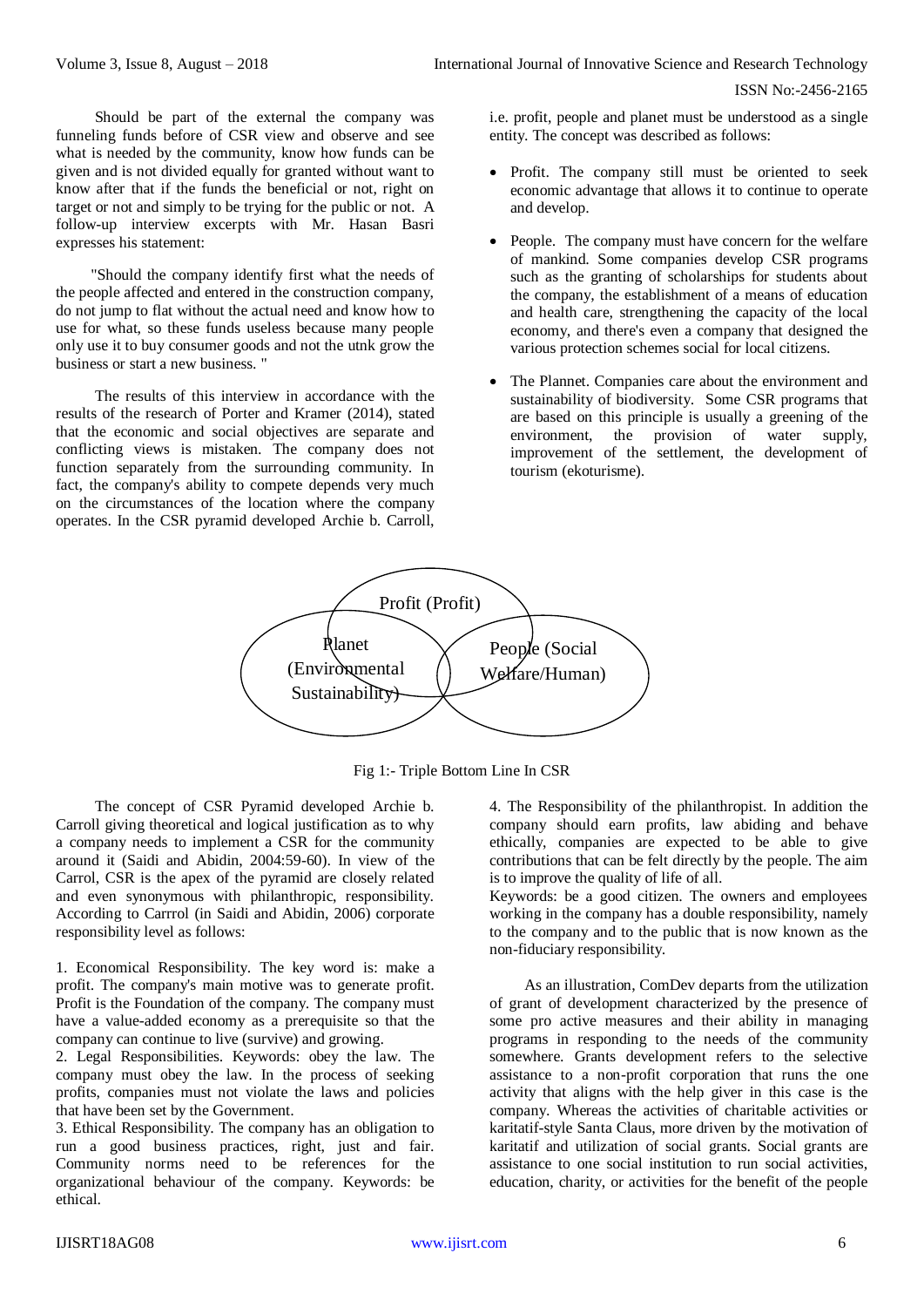with the right management of grants entirely on the receiver (Saidi and Abidin, 2006).

If examined carefully, actually the main goal of the approach is not merely ComDev help or provide goods to the addressee (charity) but rather strive so that the recipient has the ability or capacity to be able to help himself.

In other words, the main spirit ComDev is community empowerment. Therefore, ComDev events usually directed at the process of the giver of the omnipotence, increased power, or the strengthening of the ability of the recipient of the service. Community empowerment is basically a collective and planned activities in improving the life of the Community

Done through a program of capacity building, particularly weak or disadvantaged groups (disadvantaged groups) so that they have the ability to meet the needs of the essence, posited the idea; do life choices; carry out economic activities; reach out and mobilize resources; participate in social activities. Although community empowerment can be performed against all groups or classes of society, but in general the empowerment of community groups that are considered weak or less powerless who have the characteristics of a weak or vulnerable in terms or aspects of (Suharto, 2006).

- Physical: the person with the disability and special abilities.
- Psychological: people who are having problems and personal adaptability.
- Financial: people who don't have jobs, income, capital and assets that are able to sustain life d. Structural: people who experience discrimination because of his social status, gender, ethnicity, sexual orientation, political choices.

If since the company established, owners and management have a presumption that the long-term goals of the company will not be achieved without the support of the people who work in and around the location of operation, the company continues to trying hard to keep up with environmental policy. In connection with that company to keep all of the environmental regulatory standards. Greening in environmental and recycling industrial waste to prevent pollution are some examples of efforts to preserve the environment. So with this pillar of the ComDev company which now rests on a triple bottom line can be optimal.

Certainly it is unfortunate that many funds were distributed but not right on target and therefore not beneficial either for the company or for the community. But if the company in this section eksernal which relate directly to the community got complete data about the type of business, and jobs as well as the needs of the desired by the community surely CSR funds are packaged in the form of Comdev can be useful to improve the welfare of society, so that affected communities are there around the area of operations of the company may increase welfare and economically powerless because there is a continuous help and coaching from the company.

During this time the company after funneling assistance no longer follow the aid used for what, no monitoring and evaluation should be done so that the company understands and can re-evaluate for next bantan scheme whether this aid pattern matches or need to be developed with more precise goals and with a sufficient amount of funds for the community.

### Parse Hidden Motives In CSR

In the discourse of social policies (social Policy) controversy if not trade off between promoting equity (equality) and obsession in realizing efficiency (Efficiency) (Le Grand, Popper and Robinson,1992; Okun, 1975, Stiglitz, 2000:93-117). In practice, efficiency considerations put forward. This goes along with the declining role of the State and the rise of private sector managing social services based on market mechanisms. This trend sparked worries about the fate of the poor, as it is said Ul Haq (Martinuzen, 1997:303) rise of the role of the markets increasingly undermines the poor to gain access to social services. In turn this will widen inequality (inequality) in the distribution of social welfare.

The collapse of the welfare state in late 1970-an increasingly marked decrease in strength of centarl countries in managing social services (Robson, 1977:177). Welfare State relying on the State's role in the redistribution of wellbeing. Managing State taxes on a large scale to reduce the inequality of the distribution of well-being. However in the eyes of the welfare state is not considered capable of resolving social problems and even judged likely to worsen (Ife, 1995:5). Along with the development of neoliberalism, subsidies in the form of social assistance (social assistance) considered reducing the efficiency and ultimately affect economic growth. The lack of trust in the country which gave rise to the market as a force the equivalent of a State.

The market mechanism works on a large scale is what will usher in the rise of welfare pluralism (welfare pluralism). Welfare pluralism comes in many forms, one of which is the social care scheme the company or who are familiar with the name of the kitan CSR. In the year 2000 of the United Nations, through the Secretary General Kofi Annan has been form the UN Global Compact, the institution was created for arranging the implementation of CSR schemes around the world. Through the hidden scheme that allows market businessman cares for the poor.

In recent years the company's social responsibility or Corporate Social Responsibility (CSR) becomes a barometer and trends in business practices in the country. Many companies publish their CSR performance and implementation through the mass media and electronics in order to be appreciated or opinions of public recognition (Lako, 2011:70-73).

Interestingly, the practice of CSR is not only carried out a State-Owned company has indeed required. Many of the company's non State-Owned Enterprises, particularly those already in Indonesia stock exchange melantai(BEI),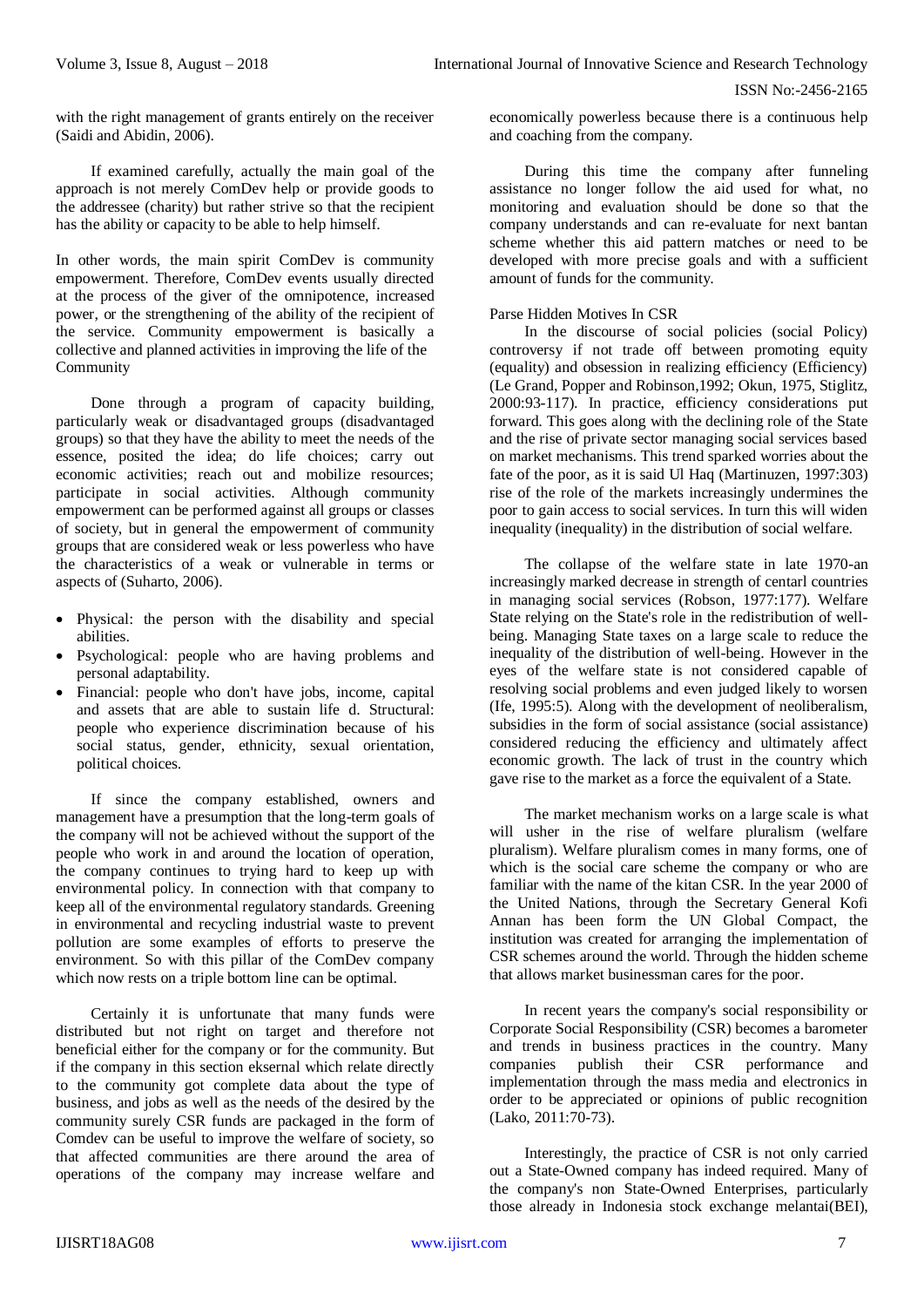too busy-busy implementing CSR. This deserves scrutiny because there is a motive behind these actions.

As said by our informant, Busman Pa PT Vale that unravel the motives underlying the implementation of CSR companies:

"CSR-run company is the negative impact brought about by the company's activity, let alone the company was a company that could potentially damage the environment then the moral responsibility for a company to minimize the negative impact that This may cause. So, CSR it is the kindness of his heart the morality of the company to fix the order of people's lives who have been marred by the company".

The motif is in line with that stated a number of Directors and the part that handles the corporate CSR is the implementation of CSR is a manifestation of the commitment of the company towards the stakeholders already undertook to raise company (Lako 2011:71). It is also a manifestation of corporate caring towards the poor, helpless, and suffered from natural disasters. While a number of the company's Board of directors stated they are committed to the intellectual plundering of the nation and help relieve the Government's burden in tackling social problems and more complex environment.

But after scrutiny there are a number of hidden motives (hidden motive) reversed the rising trend of CSR practices within companies that are implementing CSR include:

- As a strategy of "penance" for mistakes or greed that has been done previously and as a company strategy to defuse resistance surrounding communities as well as the Government. Along with the increasing impact of the increasingly negative impact of the economic activity of the company and began raising public awareness of the company and then overcome it by doing a number of CSR activities that direct benefits perceived the surrounding communities. This strategy is quite telling defuse resistance and community turmoil.
- Because of the pressure of the market (market forces), in the last few years the businessman is facing intense pressure from external stakeholders in order to internalize CSR company business in action. The pressure of international market participants (investors, creditors, suppliers, and consumers) who wants the company menghasilkanproduk or service friendly CSR, Parliament and Government also demanded the same thing. Because of these claims (demand- side forces), among businessmen and then initiate and competing for the caring and commitment to CSR in performing its business activities (suply-side forces).
- The offender's business began to realize that behind the sacrifice of economic resources (economic resources) company to carry out CSR programs relating to deplete profit and dividends for owners or shareholders, the company can reap multiple benefits (multiple benefits) when the matter on CSR. These benefits, such as increased loyalty employees, investors, creditors and customers, decreasing resistance and other communities.

A number of these benefits will ultimately bring in economic benefits for the company. As an example of growing sales and market share increases, stock prices could also rise.

Benefits are also paid Kotler and Lee (2005) on the large companies in the United States that implement CSR consistently. According to Kotler and Lee, there are six business benefits that can accrue to firms that do CSR, namely: (1) increasing the influence and image of the

company, (2) improve market share and sales; (3) strengthen brand positioning, (4) increase the company's ability to obtain, motivating, and retaining the loyalty of the workers, (5) improve the attraction of investors, creditors, and financial analysts.

 The company consciously utilizing the momentum growing CSR eforia to realize the objectives or the interests of the company (self interest motives). For example, to build the image and reputation, got tax incentives, facilities to minimize resitensi and comfort, as well as in order to be recognized as the good corporate citizenship by the Government, masayarakat and stakeholders (Lako, 2011:71-72).

So in the end we realize that different patterns are invisible can arise from reason goodness careful of this company. From express that the company had a concern for the environment, society and the Government, apparently after being observed and from many previous studies revealed that turns out a variety of covert motifs accompany the distribution of the company's CSR These. Recognized or not this is actually the motive that dominates the corporate social responsibility of the reality. Among the various motifs I've describe above then look and observed that the economic motive is the most dominant motives affect the company in the conduct of the activity of the "goodness" of his heart.

### **V. CONCLUSION**

 Through CSR activities, but to meet the demands of corporate social responsibility stakeholder, management also had a different purpose, namely to get reports from the mass media and award of Government as well as depletion of criticism from investors and workers.

 A positive image will be woken up and that means a tremendous advantage for the company, as it gets the legitimacy and recognition from the public and the Government as the major stakeholders of the company. Advantage or benefit that is most important of all it i.e. increasing the company's financial performance because it is considered to have been carrying out its social responsibilities very well. If these goals are so hidden motives of the company then it can be ascertained that the CSR is only a mask to cover the company's spirit of capitalism. Habitus hidden i.e. simply economic motives to raise the value of the company that will culminate in maksimimal profit company with a mastery of the CSR domain. The existing capital is not used to improve the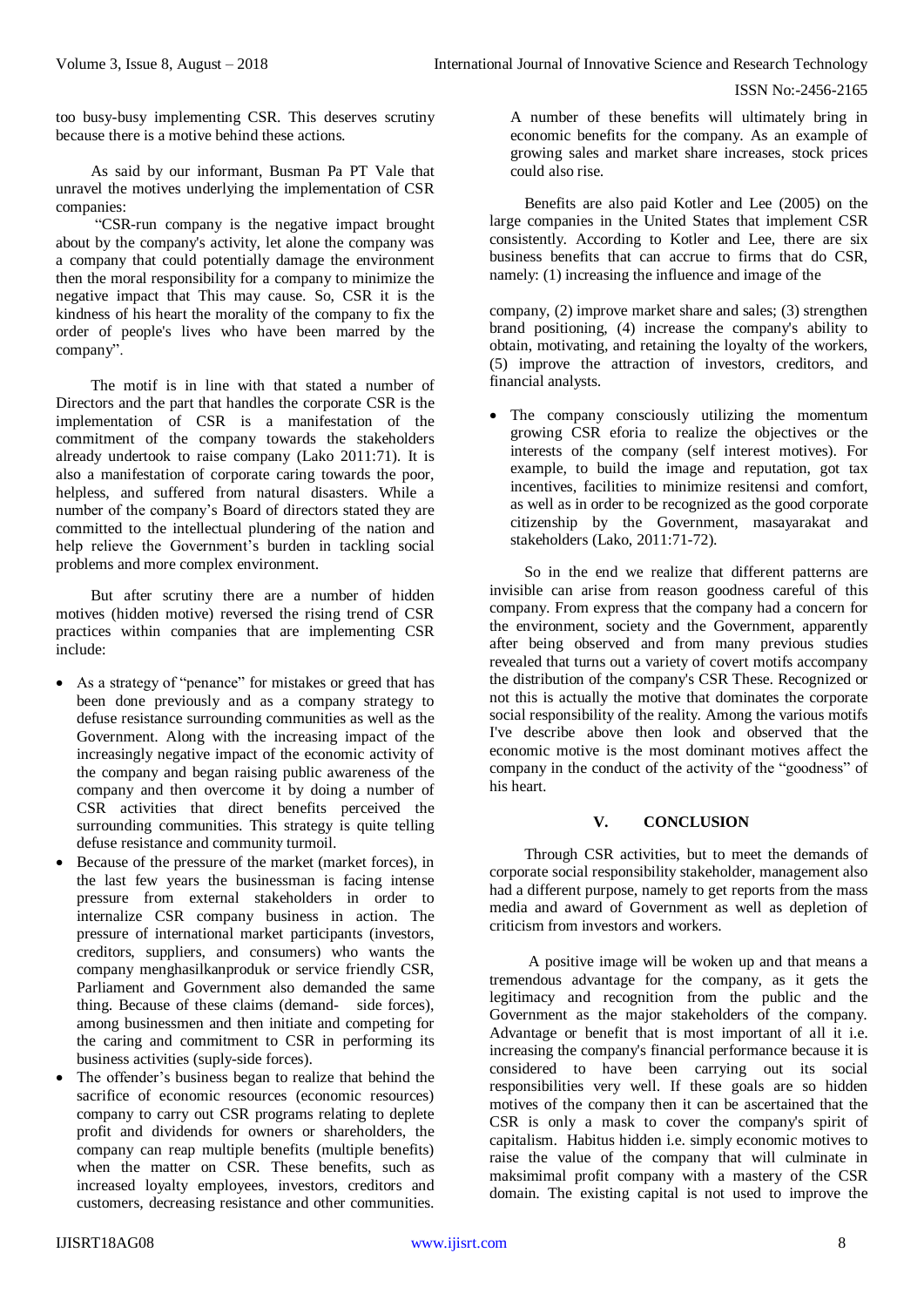welfare of the community on an ongoing basis but is used to cover the actual intentions of the company.

## **BIBLIOGRAPHY**

- [1]. Anggraini. Retno, Fr. Reni 2006. Disclosure of information and social factors that Affect Social Information Disclosure in Annual financial statements (Empirical Study on listed companies of Jakarta Stock Exchange). National Symposium on Accounting 9 field.
- [2]. Adam, C. and p. McNicholas. 2007. "Making a Difference: Sustainability Reporting, Accountability and Organizational Change". Accounting, Auditing & Accountability Journal, vol. 20, no. 3, PG. 382 – 402.
- [3]. Anggraini. Retno, Fr. Reni 2006. Disclosure of information and social factors that Affect Social Information Disclosure in Annual financial statements (Empirical Study on listed companies of Jakarta Stock Exchange). National Symposium on Accounting 9 field.
- [4]. Alford, h. & Naughton, m. 2002. Beyond the Shareholder Model of the Firm: Working toward the Common Good of a Business, in S.A. Cortright and m. Naughton (Eds) Rethinking the purpose of Business. Interdisciplinary Essays from theCatholic Social Tradition. Notre Dame: Notre Dame University Press.
- [5]. Ahmar, Nurmala Kamayanti and Ari. 2011. Unmasking the Corporate Social Responsibility Reporting Asian CSR and Sustainability. Review, Volume 1, no. (1)
- [6]. Arif, s. 2010. Refilosofi Culture Shift Pascasruktural. Yogyakarta: Arr-Ruzz Media.
- [7]. Ambadar, j. 2008. Corporate Social Responsibility in practice in Indonesia.
- [8]. Issue 1, Publisher of Elex Media Computindo.
- [9]. Anne, l. t. (2005). Business and Society: Stake Holders, Ethics, Public Policy (International, 11 ed.): Mc Graw Hill.
- [10]. Alimuddin, 2011. The Concept Of Maslahah Selling Price Based Iskam Values. Dissertations Of Accounting Sciences Doctoral Program Graduate Program Faculty Of Economics University Of Brawijaya Malang.
- [11]. ,2009, Hasan ash'ari. The Implementation Of Corporate Social Responsibility (Csr) As Social Capital In Pt Newmont, Diponegoro University Thesis.
- [12]. Alvesson, M., 2002, Postmodernism and Social Research, Open University Press, Philadelphia.
- [13]. Azhar M and Azizul. K. 2003. Analysis of the importance of corporate social responsibility. Empirical studies in the Field of National Accounting Symposium Proceedings, VI, p. 936-954.
- [14]. BAE, j., and Cameron g. t. 2006. The air-conditioning Effect of Prior Reputation on Perception of Corporate Giving, Public Relations Review 32:144-150.
- [15]. Barthes, r. 2004. Mythology. [Translator: Nurhadi]. Yogyakarta: Creation Of Discourse.
- [16]. Barthes, r. 2007. Dissecting the myths of mass Cultural Semiotics or Semiologi signs and Representations. [Translator: I. Mahyuddin]. Yogyakarta: Jalasutra.
- [17]. Barthes, r. 2007a. The Adventures Of Semiologi. [Translator: S. A. Herwinarko].
- [18]. Binawan, a. a. l. 2006. "Corruption (in the horizon) of humanity Some Introductory ideas for Accessories". In a. a. b. Binawan (ed). The corruption of the Humanities interpreting the Corruption (in) community. Jakarta: Kompas. Pages: xii-xxvi.
- [19]. Budimanta, a., Prasetijo & Rudito, a., b. 2008. Corporate Social Responsibility, an alternative for construction of Indonesia Jakarta: the Indonesian Centre for Sustainability Development (ICSD).
- [20]. Belkoui, Ahmed Riahi, 2000. Accounting Theory, The Issue Of Translation. Jakarta: Eason.
- [21]. Belkaoui, a. 1976. The Impact of the disclosure of the environmental effects of organizational behavior on the market. Financial Management 5 (4): 26-31.
- [22]. Benn, s. and d. Bolton. 2011. Key Concepts in Corporate Social Responsibility. First Edition. Sage Publication Ltd. London. Bertens, k. 2000. An Introduction To Business Ethics. The Publisher Of Canisius. Yoyakarta.
- [23]. Business and CSR. 2008. Dissect the CSR report. Vol. 1 (6) July 2008.
- [24]. Bodie, z. a. Kane and A. J. Marcus. 2009. Investments. 8thEd. Mc. Graw-Hill, New York.
- [25]. Bourdieu, Pierre, Loic J.D.. Wacquant. 1992, An Invitation to Reflective Sociology. The University of Chicago Press.
- [26]. Bourdieu, p. 1977. La Production De La Croyance. Contribution à Une Economie des Biens Symboliques. 13, 3-43
- [27]. Bourdieu, p. 1989. Language and Symbolic Power (Cambridge: Polity Press)
- [28]. Bourdieu, p. (1984) Distinction: A Social Critique of The Judgement of Taste (Cambridge-MA); Harvard University Press.
- [29]. Bourdieu, p. 2010. The Arena Of Cultural Production A Study The Sociology Of Culture. [Translator: Yudi Santosa]. Yogyakarta: Creation Of Discourse.
- [30]. Bourdieu, p. 2011. Choses Tested Description and thought-provoking. [Translator: N. R. Sjams]. Yogyakarta: Creation Of Discourse.
- [31]. Brammer, s. c. Brooks and s. Pavelin. 2006. Corporate Social Performance and Stock Returns: Evidence from UK Disaggregate Measures. Financial Management vol. 35, Iss: 3, pp. 97 – 116.
- [32]. Brigham, F.E dan L.C. Gapenski. 2006. Intermediate Financial Management.7thEd. Sea Harbor Drive, The Dryden Press.
- [33]. Budimanta, A.A. Prasetijo dan B. Rudito. 2008. Corporate Social Responsibility, Alternatif Bagi Pembangunan Indonesia. Indonesia Center for Sustainibility Development. Jakarta.
- [34]. Burrell, Gibson and Gareth Morgan. 1979. Sociological Paradigms and Organisational Analysis: Elements of the Sociology of Corporate Life. London: Heinemann. Capra, F. 1983. The Turning Point: Science, Society and The Rising Culture, London: Bantam Books.
- [35]. Capra, Fritjop . 2012. Jaring Jaring Kehidupan Visi Baru Epistemologi dan Kehidupan. Fajar Pustaka Baru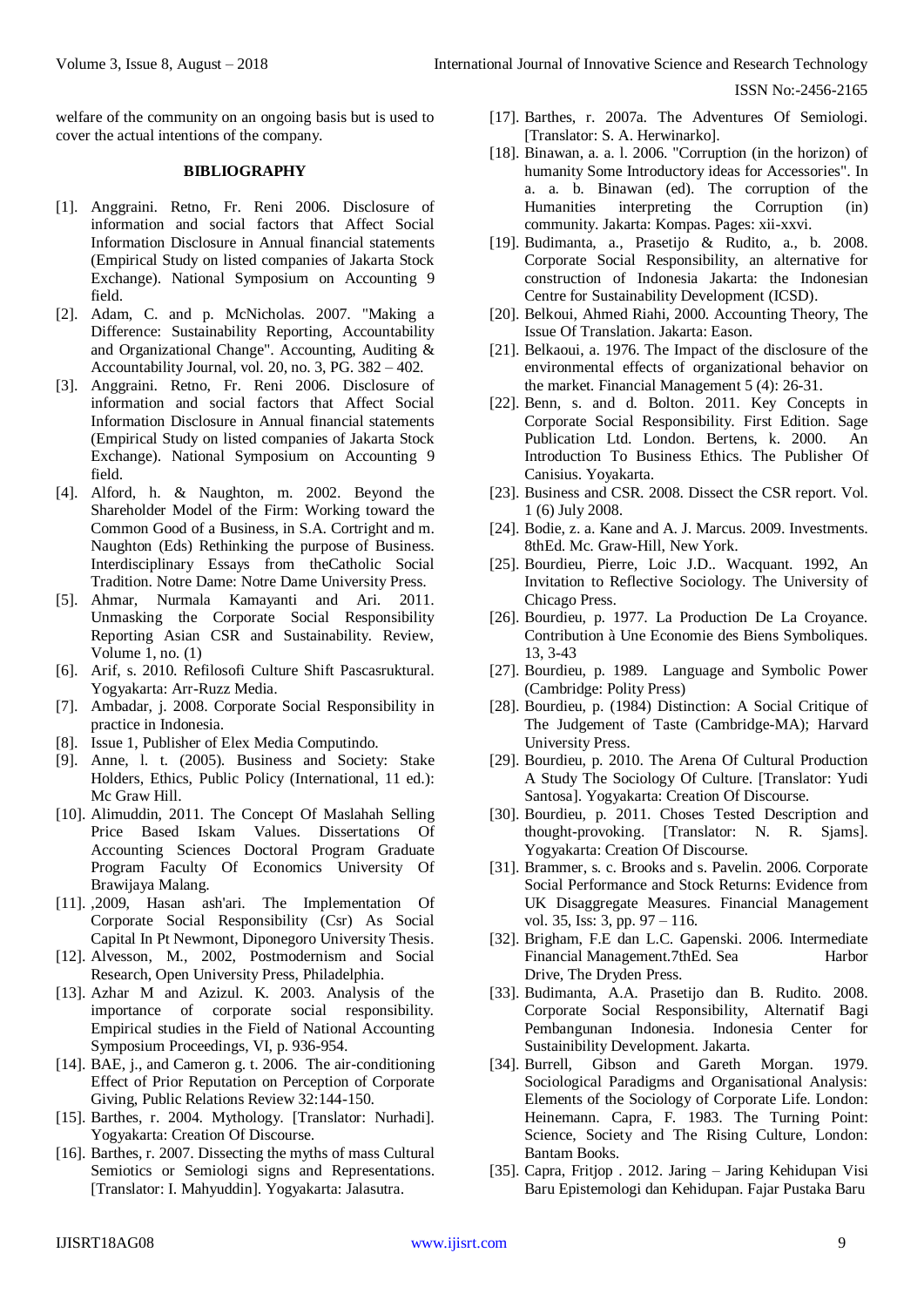- [36]. Carmelli, A. dan Tishler A. 2004. The Relationship Between Intangible Organizational Element and Organizational Performance,Strategic Management Journal, 204: 1257-1278.
- [37]. Certo, S.T. dan S.C. Certo. 2006. Modern Management. Pearson Prentice Hall, United States. Chariri, Anis Dan Nugroho, Firman Aji. 2009. Retorika Dalam Pelaporan Corporate Social Responsibility: Analisis Semiotik Atas Sustainability Reporting Pt Aneka Tambang Tbk. Disajikan Pada Simposium Nasional Akuntansi Xii Palembang 4-6 November 2009.
- [38]. Christiawan, Y.J dan, J. Tarigan. 2007.Kepemilikan Manajerial: Kebijakan Hutang, Kinerja dan Nilai [Perusahaan.](https://ssl.microsofttranslator.com/bv.aspx?from=&to=en&a=Perusahaan.Jurnal) Jurnal Akuntansi dan Keuangan, Vol. 9 No. 1, hlm 1 - 8.
- [39]. Chua, Wai Fong. 1986. Radical Developments In Accounting [Thought.The](https://ssl.microsofttranslator.com/bv.aspx?from=&to=en&a=Thought.The) Accounting Review LXI (4): 601-32.
- [40]. Chwastiak, Michele. 1999. Deconstructing the Pincipal-Agent Model: A View From the Bottom. Critical Perspectives on Accounting. Vol. 10, p. 425- 441.
- [41]. Coupland, C. (2006). Corporate social and environmental responsibility in web-based reports: Currency in the banking sector? Critical Perspective on Accounting. Vol 17. 865-881.
- [42]. Creswell, John W. 2009. Research Design: Qualitive, Quantitative, and Mixed Methods Approaches. Los Angeles: Sage.
- [43]. Damayanti, Ratna Ayu. 2010. Hubungan Keagenan Pemerintahan Daerah Dalam Konteks Anggaran: Sebuah Agenda Rekonstruksi. Disertasi Universitas Brawijaya.
- [44]. Darlington, Yvonne and Dorothy Scott. 2002. Qualitative Research in Practice: Stories from the Field. Crows Nest: Allen & Unwin.
- [45]. Darwis, 2007. Refleksi Paradigma Holistik Untuk Merekonstruksi Konsep Kinerja dalam Akuntansi dan Corporate Social Enviromental Responsibility (Studi Pada PT Inco dan Komunitas Sorowako). Disertasi Program Doktor Ilmu Akuntansi Program Pascasarjana Fakultas Ekonomi Universitas Brawijaya Malang.
- [46]. David, S. 2002; "Narrative patterns: uses of story in the third age of knowledge management:,Journal of Information and Knowledge Management, 1 (1), 2002, pp. 1-6.
- [47]. Deegan, C. 2002. "The Legitimising Effect of Social and Environmental Disclosures - A Theoritical Foundation". Accounting,Auditing, and Accountability Journal, Vol. 15, Iss: 3, hlm 288 – 311.
- [48]. Deegan, C, M. Rankin, dan J. Tobin. 2002. "An Examination of Corporate Social and Environmental Disclosures of BHP from 1983-1997: A Test of Legitimacy Theory". Accounting, Auditing & Accountability Journal, Vol. 15, No. 3, hlm 312–343.
- [49]. Deegan, C. 2004. Financial Accounting Theory. McGraw-Hill, Sydney. Dellaportas, S., K. Gibson, R. Alagiah, M. Hutchionson, P. Leung dan D.V. Homrigh. 2005. Ethics, Governance & Accounting: A Professional

Perspective. John Wiley & Sons Australia Ltd., Australia.

- [50]. Dowling, J. dan J. Pfeffer. 1975. "Organizational Legitimacy: Social Values and Organizational Behaviour". Pacific Sociology Review Vol. 18, No. 1, hlm 122- 136.
- [51]. Elkington, J. 1977. Cannibals With Forks: The Triple Bottom Line of 21st Century Business. Capstone Publishing, Oxford.
- [52]. Epstein, M.J. dan M. Friedman. 1994. "Social Disclosure and the Individual Investor". Accounting, Auditing & Accountability Journal Vol. 7, No. 4, hlm  $94 - 109.$
- [53]. Ernst dan Young LLP dan The Carroll School of Management Center for Corporate Citizenship. 2013. Value of Sustainability Reporting. Diunduh tanggal 1<br>Maret 2015 http://www.ev.com/ 2015 [http://www.ey.com/](https://ssl.microsofttranslator.com/bv.aspx?from=&to=en&a=http://www.ey.com/) Esse, Bálint, Szántó, Richárd & Wimmer, Ágnes. 2012. Business relationships and relationships with stakeholders – Perception of Hungarian executives.. Tie IMP Journal Volume 6. Issue 2, 2012.
- [54]. Estes, Ralph, 2005. Tyranny Of The Bottom Line. Mengapa Banyak Perusahaan Membuat Orang Baik Bertindak Buruk. Terjemahan. (nur Basuki Rachmanto), Penerbit PT Gramedia Pustaka Utama, Jakarta.
- [55]. Fama, E. F. 1978. "The Effect of a Firm's Investment and Financing Decision on the Welfare of its Security Holders". American Economic Review. Vol 68, Iss:3, hlm. 272 – 284.
- [56]. Fashri, Fauzi, 2007. Menguak Kuasa Simbol. Appropriasi Reflektif Peikiran Pierre Bourdieau., Juxtapose. Jogjakarta.
- [57]. Finch, Nigel. 2005. The Motivations for Adopting Sustainability Disclosure. Macquaarie Graduate School of [Management.Social](https://ssl.microsofttranslator.com/bv.aspx?from=&to=en&a=Management.Social) Science Research Network.
- [58]. Fiori, G. F.D. Donato, dan M.F. Izzo. 2007. Corporate Social Responsibility and Firms Performance: An Analysis on Italian Listed Companies. Working Paper Series. <http: " target=" blank" class="t\_underline" [>ssrn.com/abstract="1032851">](https://ssl.microsofttranslator.com/bv.aspx?from=&to=en&a=ssrn.com/abstract=)
- [59]. Freeman, R. E. 1984. Strategic Management:A Stakeholder Approach. Pitman Publishing, Boston.
- [60]. Freeman, R. E. 2010. Strategic Management: A Stakeholder Approach. Pitman Publishing, Boston.
- [61]. Friedman, Martin. 1962. Capitalism and Freedom, University of Chicago Press.
- [62]. Friedman, M. 1970. The Social Responsibility of Business is to increase its profits. New York Times Magazine, September 13th, pp. 32-33, 122, 126.
- [63]. Frynas, JG. 2009. Beyond Corporate Social Responsibility, Oil Multinationals and Social Challenges. Cambridge: Cambridge University Press.
- [64]. Foucault, M. 2002. Arkeologi Pengetahuan. [Penerjemah: M. Zoerni]. Yogyakarta: Penerbit Qalam.
- [65]. Foucault, M. 2007. Order of Thing. Arkeologi Ilmuilmu Kemanusiaan. [Penerjemah: Priambodo dan Pradana Boy]. Yogyakarta: Pustaka Pelajar.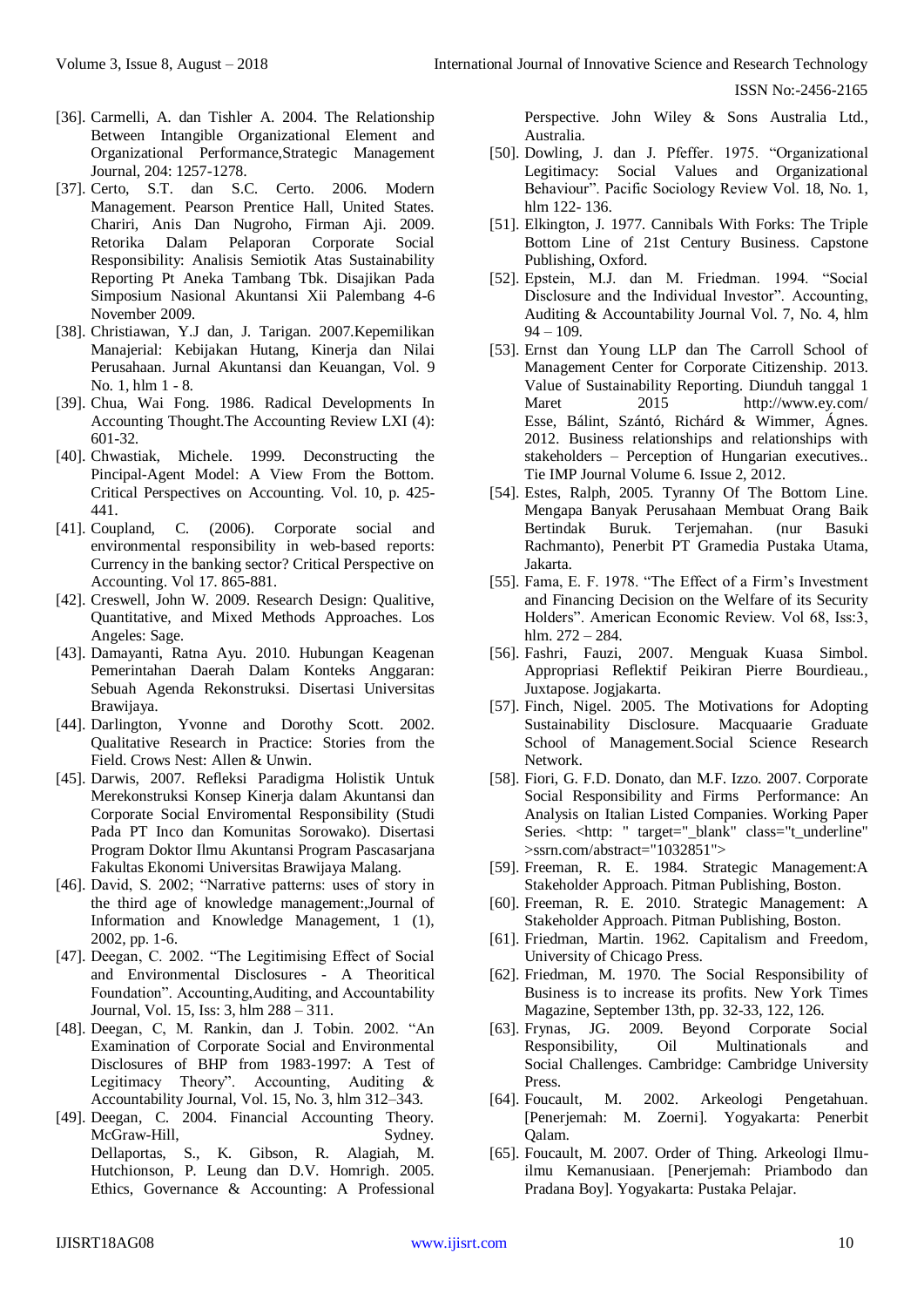- [66]. Foucault, M. 2008. Ingin Tahu Sejarah Seksualitas. [Penerjemah: Rahayu S. Hidayat]. Jakarta: Yayasan Obor Indonesia.
- [67]. Foucault, M. 2009. Pengetahuan dan Metode: Karyakarya penting Foulcaut. [Penerjemah: Arief]. Yogyakarta: Jalasutra.
- [68]. Gault, W. 2011. Filsafat Post Modernisme Jean-François Lyotard. Maumere: Ladalero.

Gardner, W. and J. Martinko. 1988. "Impression Management in Organizations."Journalof Management, 14:2, pp.321-338.

- [69]. Garriga, E & Mele, D. 2004. Corporate Responsibility Theories: Mapping the Territory. Journal of Business Ethic 53: 51-71
- [70]. Ghozali, i. and Chariri, a. 2007. Accounting Theory. The Agency Publisher Universitas Diponegoro, Semarang.
- [71]. Gray, r., Kouhy, r., & Lavers, s. (1995). Constructing A Research Database of Social and Environmental Reporting by UK Companies. Accounting, Auditing and Accountability Journal, 8, 47-77
- [72]. Gray, r., and j. Bebbington. 2001. Accounting for the Environment. Second Edition. Sage Publication. London
- [73]. Geertz, c. 1999. After The Fact; Two Of The Country; Four Decades, One Anthropologist [Translator: Landung Simatupang]. Yogyakarta: LKiS.
- [74]. Giddens, a. 2010. The theory of Structuration of the basics of the formation of the social structure of society. [Translator: Maufur and Daryatno]. Yogyakarta: Pustaka Pelajar.
- [75]. Hadi. N. 2011. Corporate Social Responsibility. Graha Science, Yogyakarta.
- [76]. Hadi, Sumasno. 2012. "concept of humanism of ancient Greece and its development in the history of philosophical thinking ". The Journal Of Philosophy. Yogyakarta: Gadjah Mada University. 22 (2): 107 – 119. eISSN 2528-6881.
- [77]. Halfpenny, p., 1979, The Analysis of Qualitative Data, Sociological Review, 27:799-823.
- [78]. Haryatmoko. 2010. The dominance of Deceitful roots of violence and discrimination. Jakarta: Gramedia.
- [79]. Harker, Richard, c. Mahar, c. Wilkes (ed.) 2005. (Habitus x capital)  $+$  = Field practice. The most comprehensive introduction To the thought of Pierre Bourdieu. Translation Jalasutra Jogjakarta.
- [80]. Have, Paul ten. 2004. Understanding Qualitative Research and Ethnomethodology. Los Angeles: Sage.
- [81]. Heard, j. e., and W.J. Bolce, 1972. "The Political Significant of Corporate Social Reporting in The United States of America os", Accounting, Organizations and Society, vol. 6 No. 3.
- [82]. Heard, J.E., and Bolce. 1981. The Political Significance of Corporate Social Reporting in the United Stated of America, Accounting, Organizations and Society, vol. 6 (3): 247-254.
- [83]. Hermuningsih, s. 2013. Influence Profitability, Growth Opportunity, the structure of the Capital against the value of the company at public companies in Indonesia Economic Bulletin. Monetary and banking.
- [84]. Henriques. I. and Sadorsky. P. 1999. The Relationship Between Environmental Commitment and production management, Stakeholder Perceptions of Importance. Academy of Management Journal Feb. 24. (1) the ABI/Inform Global pg. 87 York University.
- [85]. Idowu, 2012. Corporate Social Responsibility: A Capitalist Ideology?
- [86]. Ioannou, Ioannis, and George Serafeim. (2011). "The Impact of Corporate Social Responsibility on Investment Recommendations: Analysts ' Perceptions and Shifting Institutional Logics. " Strategic Management Journal.
- [87]. Irianto, g., 2004, A Critical Enquiry Into Privatization of State Owned Enterprises: The Case of PT. Semen Gresik (Persero) Tbk. Indonesia, the Doctor Dissertation, Wollongong University.
- [88]. Irianto, Cluster, 2006. The Privatization Of STATE-OWNED ENTERPRISES In Indonesia. Review or Inevitability. A Selection Of Review From The Perspective Of PEA. Proceedings Ivan, r. 2009. Sustainability in Accounting-Base: A Conceptual Framework. Annales Universitatis Series Oeconomica. Vol. 1 No. 1. p. 106-116
- [89]. Jalal. (2007). Recent development of CSR in Indonesia. CSR notes Throughout 2007.
- [90]. Jarvis. M. 2000. Psychological theories of the Modern Approach to understanding behaviors, feelings and thoughts of human beings. [Translator: The Team Of Translators SPA]. Bandung: Nusa Media
- [91]. Jenkins, r. 2004. Reading The Mind Of Pierre Bourdieu. [Translator: Nurhadi]. Yogyakarta: Creation Of Discourse.
- [92]. Jensen, m. c., and w. h. Meckling. 1976. Theory of The Firm: Electrical Behavior, Agency Costs and Ownership Structure, Journal of Financial Economic 3:305-360.
- [93]. Jensen, m. c. 2001. "Value Maximization, Stakeholder Theory, And The Corporate Objective Function". Journal of Applied Corporate Finance, Morgan Stanley. Vol. 14, no. 3, pp. 8 – 21.
- [94]. Kartini. S. D (2017). Capitalism in the region's Rural Economy special (KEK) Tanjung Lesung Pandeglang Regency, Banten Province. Journal Of The Science Of Government. ISSN 2442-5958. Vol. 3 No. 1. www.unpad.ac.id.
- [95]. Kasali, r. 2005. Public Relations Management. Grafiti, Jakarta.
- [96]. Kelemen, Mihaela and Nick Rumens. 2008. An Introduction to Critical Management Research. Los Angeles: Sage.
- [97]. Krisdianto, Brian. 2014. Pierre Bourdieu, the Pacifist, canals. Vol. 2, no. 2, March 2014. 107-206.
- [98]. Lako, Andreas, 2011. The Deconstruction Of The CSR Business Paradigm Reformation & & Accounting, Publisher Of Eason.
- [99]. Lankoski, l. (2000). An analysis of the firm-level relationship between environmental performance and economic performance. Unpublished Doctoral Dissertations. Helsinki University of Technology Institute of Strategy and International Business.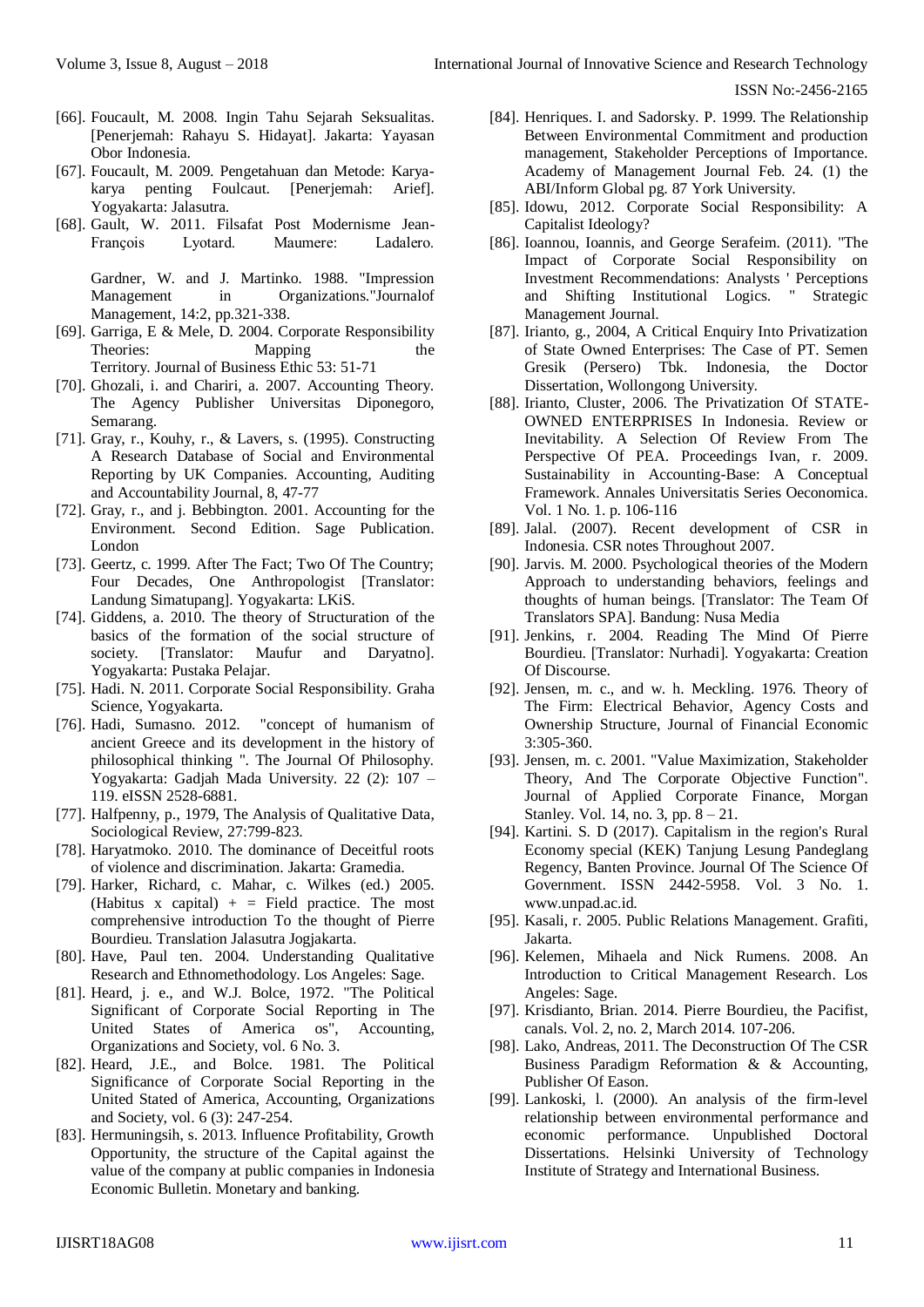- [100]. Lamberton, g. 2005. Sustainability Accounting-A Brief History and Conceptual
- [101]. Framework. Accounting Forum. No. 29. p. 7-26
- [102]. Lekachman, r. & Brin, v. l. (2008). Capitalism: theory and the history of its development. Yogyakarta: Resist Book.
- [103]. Lesmana, Y and j. Tarigan. 2014. "influence of Sustainability Reporting Against the financial performance of public companies Asset Management Ratios". Business Accounting Review. Vol. 2, no. 1, pp. 101 – 110.
- [104]. Lewis. S. 2003. "Reputation and Corporate Responsibility". Journal of Communication Management. Vol. 7, no. 4, pp. 356 – 366.
- [105]. Lindblom, C.K. 1994. "The Implications of Organizational Legitimacy for Corporate Social performance and Disclosure". Presented at the Critical Perspectives on Accounting Conference, NewYork, NY.
- [106]. Lindgreen, a. s. and J.W. Valerie Johnston. 2009. "Corporate Social Responsibility: An Empirical Investigation into US Organization". Journal of Business Ethics, vol. 85, no. 2, pp. 303 – 323.
- [107]. Littlejohn, s. w. and k. a. Foss. 2009. The theory of communication. [Translator: M. Y. Hamdan]. Jakarta: Salemba Humanika.
- [108]. Mahar, Chelen. Richard Harker, Chris Wilkes, 2005. The basic Theoretical position in (Running x capital) + Domain = the most comprehensive Introduction to the practice of the thought of Pierre Bourdieu. Translation Jalasutra Jogjakarta.
- [109]. Mahar, c., Harker, r. and Wilkes, c. 2009. "The Basic Theoretical Position". [Translator: Pipit Maizier]. Yogyakarta: Jalasutra.
- [110]. Mardiyah and Nopiyanti (2005), "the influence of the characteristics of the company Against the extent of Voluntary Disclosure In annual reports", Simrek II, ISEI Surabaya.
- [111]. Margiono. 2006. Toward Corporate Social Leadership, voice updates.
- [112]. Marnelly, T And Chris ilias. 2012. Corporate Social Responsibility (Csr): review of the theory and practice In Indonesia, Business Applications Journal Vol. 2, no. 2, 2001,.
- [113]. Sueb Memed, "Social Accounting Influences on performance of social and financial companies to open in Indonesia", dissertation Padjadjaran University Bandung.
- [114]. Mele, d. 2002. Not only Stakeholder Interest. The Firm Oriented toward the Common Good. Notre Dame: University of Notre Dame Press.
- [115]. Mishra, s. and d. Flares, 2010. Does Corporate Social Responsibility Influence Firm Performance of Indian Companies?. Journal of Business Ethics, vol. 95, no. 8, pp. 571 – 601.
- [116]. Mulawarman, Aji?. 2011. The accounting of Sharia "theory, concept and financial statements". E Publishing Company.
- [117]. Mutahir, a. 2011. The collective intellectual Pierre Bourdieu a movement to resist the domination. Yogyakarta: Creation Of Discourse.
- [118]. Nasaruddin, Fadliah. 2011. The determinant motivates companies do CSR disclosure as well as how the influence of CSR disclosure against the performance of companies listed on the Indonesia stock exchange. Dissertation University Of Brawijaya.
- [119]. Neuman, b. w., 2000, Social Research Methods: Qualitative and Quantitative Approach, Fourth Edition, Allyn and Bacon, A Pearson Education Company, USA.
- [120]. Neuman, W. Lawrence. 2007. the Basics of Social Research: Qualitative and Quantitative Approaches. Second edition. Boston: Allyn & Bacon.
- [121]. Neville, b. a., j. s. Bell, and Menguc b. 2005. Corporate Reputation, Stakeholders and the Social Performance-Financial Performance Relationship, European Journal of Marketing 39 (9-10): 1184-1198.
- [122]. Nugroho, y. 2007. The Dilemma Of Corporate Responsibility. A Collection Of Writings. <http: www.unisosdem.org./="">.
- [123]. Nor Hadi and Arifin Sabeni. 2001, "analysis of the factors affecting Voluntary Disclosure Widely on the annual report of the company Go public in Jakarta Stock Exchange", the thesis of S-2 master of Accounting Science Undip Semarang.
- [124]. Nor Hadi. 2009. Social Responsibility: the study of the Theoretical Framework and its role in research in the field of accounting. Journal of Economics and business, vol. 4, no. 8, October.
- [125]. Nogueira, m. Araujo, b. Spring, m. (2010): Signalling Sustainability Strategies: Preliminary findings from two case studies. Paper for the 26th IMP Conference, Budapest. (http://impgroup.org/uploads/papers/7388.pdf).
- [126]. O'Donovan, g. 2002. "Environmental Disclosure in the Annual Report: Extending The Applicability and Predictive Power of Legitimacy Theory". Accounting, Auditing and Accountability Journal. Vol. 15, no. 3, pp. 344 – 371.
- [127]. Owen, David. 2005. CSR After Enron: A Role for the Academic Accounting Profession?. Working Paper. Social Science Research Network.
- [128]. Patten, D.M. 2002. Media Exposure, Pressure, Public Policy and Environmental Disclosure: An Examination of the Impact of Tri Data Availability, Accounting Forum 26 (2), 152 – 171. DOI: 10.1111/1467-6303. t01-1-00007.
- [129]. Piliang, y. a. 2011. The Folded world: Excursions Beyond the boundaries of culture. Bandung: The Sun.
- [130]. Porter, m. e. and R. Kramer. 2006. "strategy and Society: The Link between Competitive Advantage and Corporate Social Responsibility". The Harvard Business Review. Vol. 84, no. 12, pp. 78 – 92.
- [131]. Rismawati, 2015. Interpret the Program of Corporate Social Responsibility: a study of the process of Social Transformation-based local wisdom. Journal of accounting Multi paradigma JAMAL Volume 6 Number 2 page 175-340 Malang e-ISSN 2086-7603 ISSN 2089-5879.
- [132]. Ritzer, George. 2014. The theory of Modern Sociology. Seventh Edition. Tr.. Triwibowo BS, Jakarta: Kencana,.